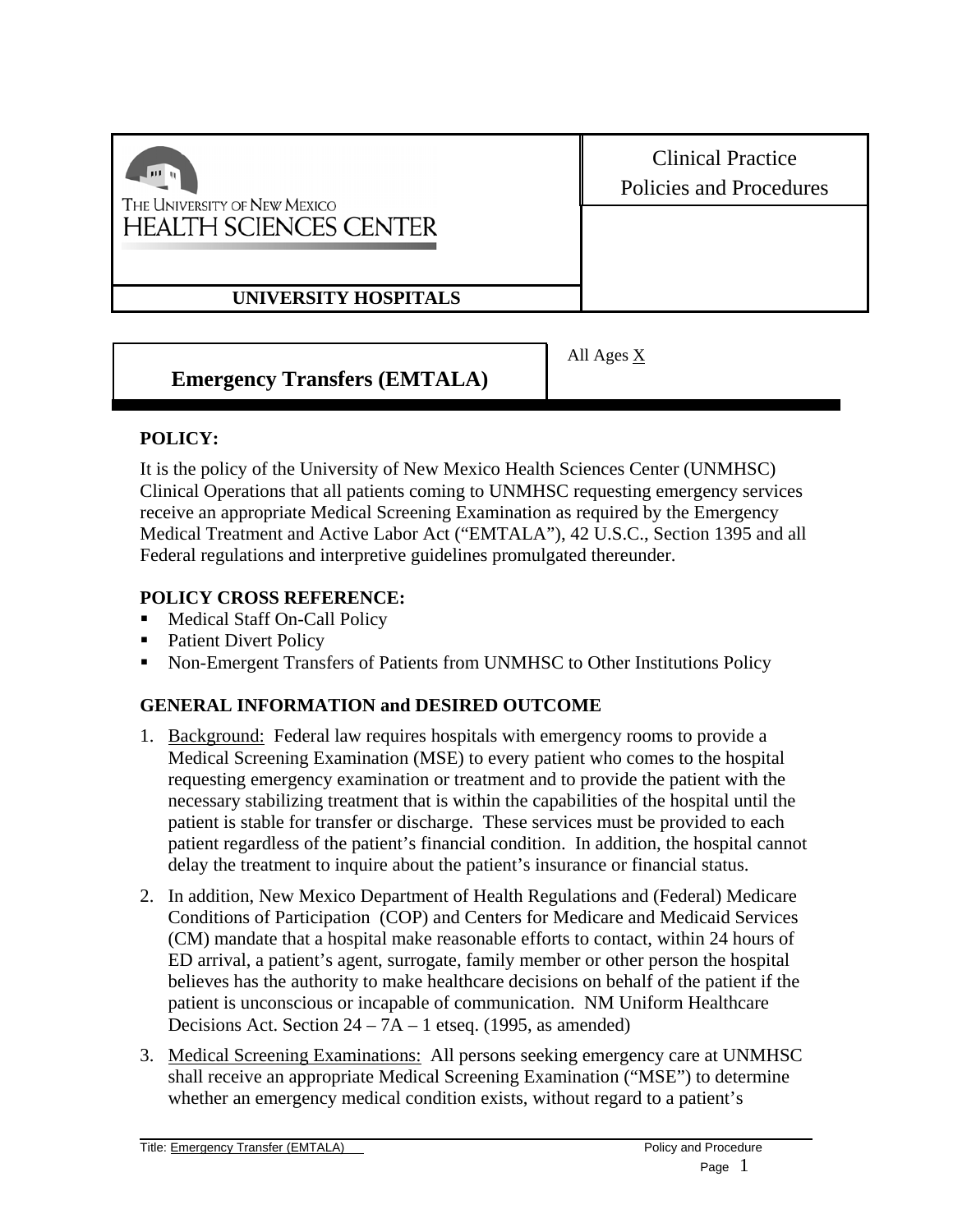ethnicity, religion, national origin, citizenship, age, gender, sexual orientation, preexisting medical condition(s), physical or mental disability, insurance status, economic status or ability to pay for medical treatment.

- 4. Stabilizing Treatment: If it is determined that the individual has an emergency medical condition, UNMHSC will provide the individual, within the capabilities of the Health Sciences Center, with further medical examination and treatment to stabilize the medical condition.
- 5. Without Delay: Triage of patients is used to determine the order in which patients will be provided a MSE by a physician. Staff must not delay the process of providing a MSE or necessary stabilizing treatment in order to inquire about an individual's method of payment, insurance status or prior authorization.
- 6. Transfers: Individuals with an emergency medical condition which has not been stabilized may only be transferred on the basis of either an informed request or certification by a physician of the medical reasons for the transfer. The treating physician is responsible for evaluating, ordering and arranging all transfers of patients from the Emergency/Labor & Delivery Departments to other facilities (including physician offices) for immediate care in accordance with the procedures set forth in this policy.
- 7. On-Call Physicians and Ancillary Services: On-call physician services and ancillary services routinely available to the Emergency Department will be made available to individuals who come to the hospital seeking examination or treatment of an emergency medical condition.
- 8. Communication with Patient's Physician or LRP (Legally Responsible Person): Where medical appropriate, the patient's primary care physician and/or attending physician will be contacted by the Emergency/Labor and Delivery Department personnel to obtain additional medical information to determine appropriate treatment/disposition of the individual.

In addition, the Emergency Department personnel will make reasonable efforts to contact, within 24 hours of ED arrival, a patient's agent, surrogate, family member or other person who has the authority to make healthcare decisions on behalf of the patient if the patient is unconscious or incapable of communication.

9. Departmental Policies: UNMHSC departments can adopt and maintain protocols as needed to implement this policy. Departmental protocols must not, however, conflict nor contradict this hospital-wide policy.

# **PROCEDURES:**

### 1. MEDICAL SCREENING EXAMINATION

All patients who come to UNMHSC for emergency medical treatment shall receive an appropriate Medical Screening Examination (MSE). Neither the MSE nor necessary stabilizing treatment shall be delayed in order to inquire about an individual's method of payment, insurance status, or in order to obtain prior authorization.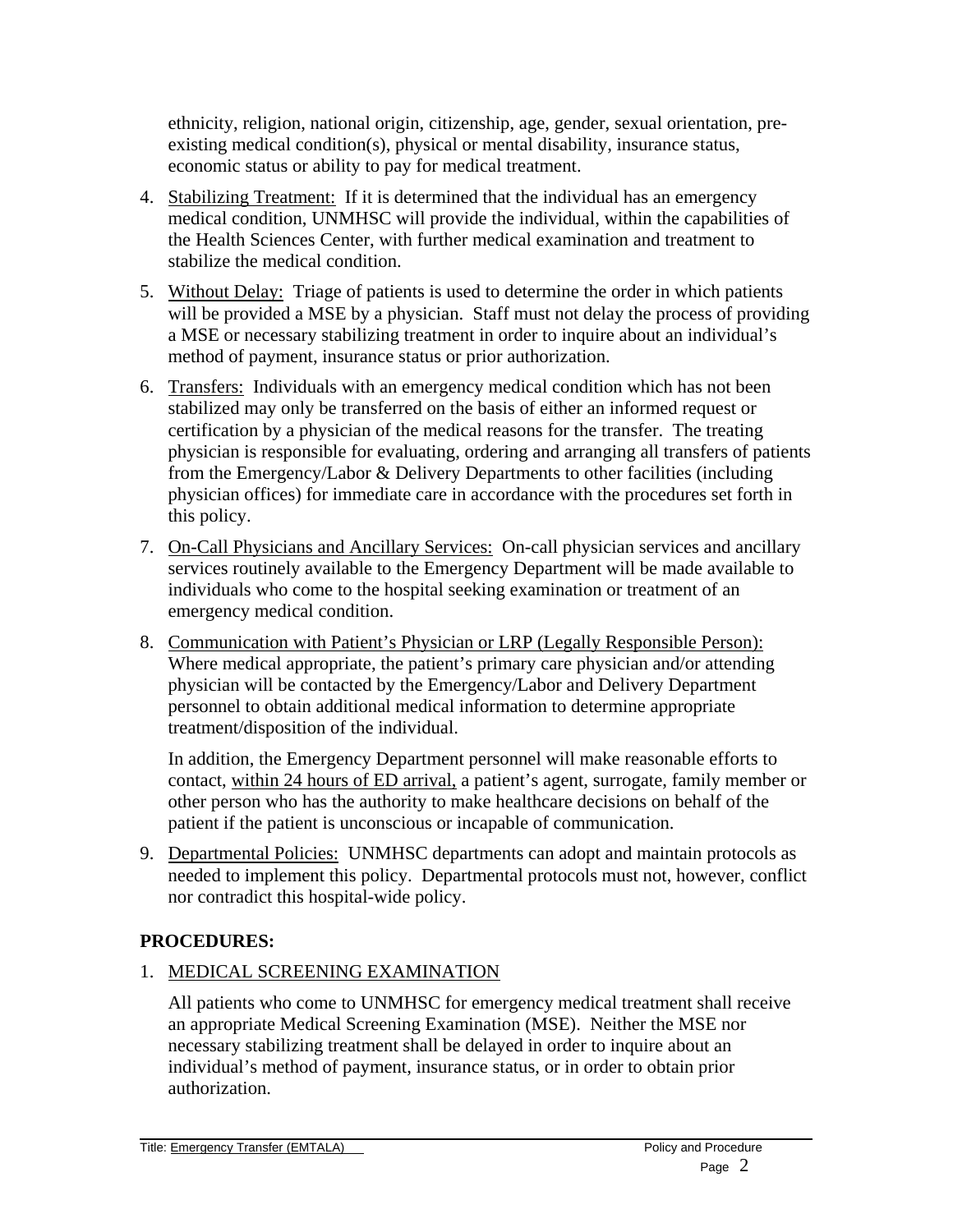#### 1.1 Scope of Examination

- 1.1.1 The scope of an MSE must be tailored to the presenting complaint and the medical history of the patient. If screenings for active labor are performed in the Labor and Delivery Department, the evaluation process shall be consistent with what is utilized in the Emergency Department.
- 1.1.2 The MSE must be the same medical screening examination that the hospital would perform on any individual coming to UNMHSC with similar signs and symptoms, regardless of the individual's ability to pay for medical care.
- 1.1.3 Triage is not equivalent to an MSE. Triage merely determines the "order" in which patients will be seen, not the presence or absence of an emergency medical condition.
- 1.2 Exam to be provided within Capabilities of UNMHSC
	- 1.2.1 The examination must include all services within the capabilities of the Health Sciences Center, which, in the judgment of the emergency physician or other treating physician are necessary to screen and/or stabilize an individual with an emergency medical condition. These services include the use, when necessary, of on-call specialty physicians.
	- 1.2.2 A list of the physicians on-call shall be maintained by UNMHSC and shall be posted in the Emergency Department at all times. On-call physicians must respond in a timely manner.
- 1.3 Continuous Monitoring
	- 1.3.1 The MSE is a continuous process reflecting ongoing evaluation in accordance with an individual's needs. Evaluation will continue until it is determined that the individual does not have an emergency medical condition or the emergency medical condition has been stabilized .
	- 1.3.2 The patient's medical record must reflect continued monitoring according to the patient's needs and must continue until he/she is stabilized or appropriately transferred. Evidence of the evaluation must be documented in the medical record prior to discharge or transfer.
	- 1.3.3 Personnel Qualified to Perform the Exam
		- 1.3.3.1 Qualified Medical Person at UNMHSC means physician, in-house or on-call physician, house staff, or others as set forth in writing by the hospital.
	- 1.3.4 Communication with Patient's Physician or LRP(Legally Responsible Person)
		- 1.3.4.1 When medically appropriate, the patient's primary care physician, team and/or attending physician will be contacted by the Emergency/Labor and Delivery Department personnel to obtain additional medical information to determine appropriate treatment/ disposition of the individual.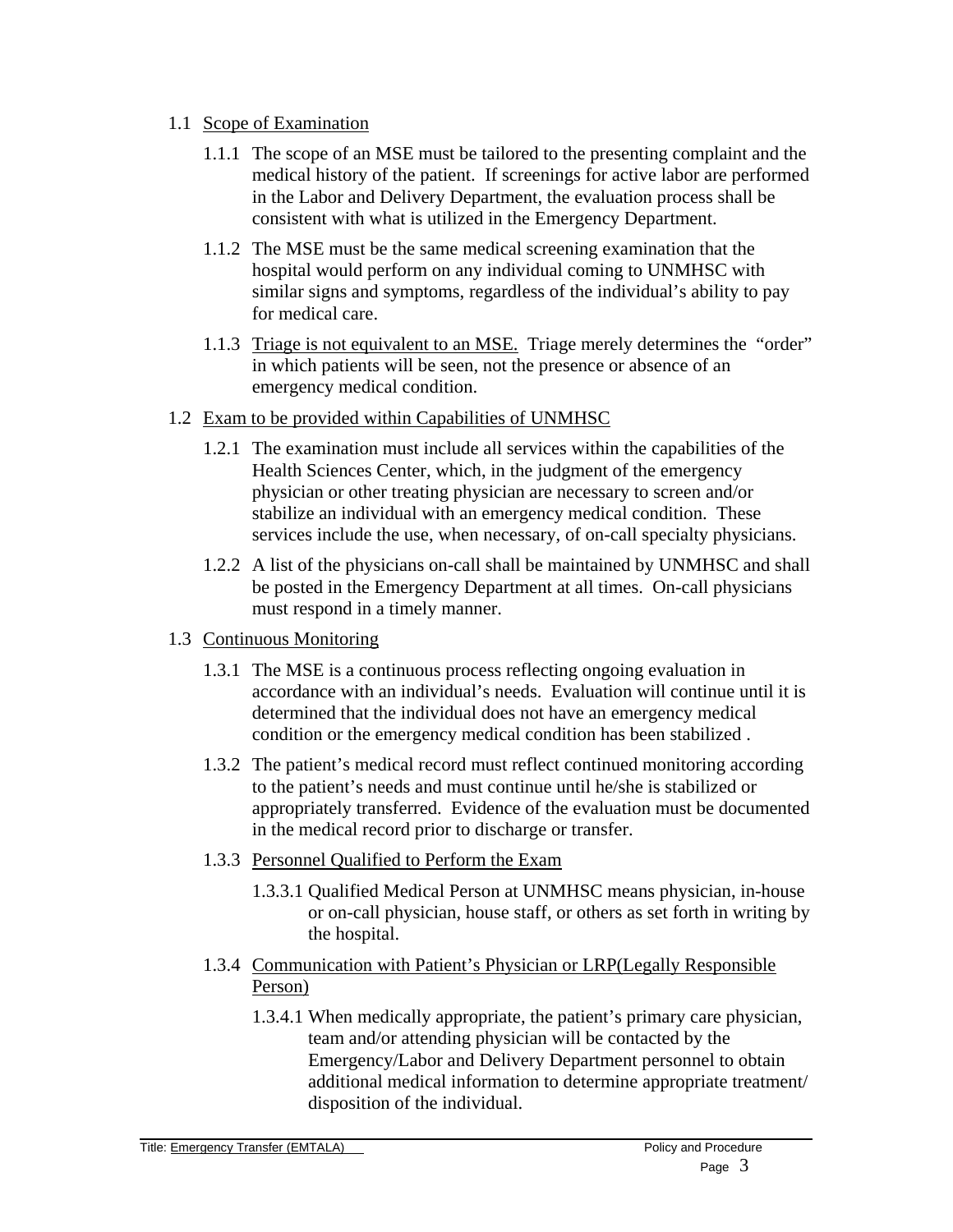1.3.4.2 The Emergency Department personnel will make reasonable efforts to contact, within 24 hours of ED arrival, a patient's agent, surrogate, or other person who has the legal authority to make healthcare decisions on behalf of the patient if the patient is unconscious or incapable of communicating a healthcare decision.

### 2. REGISTRATION

- 2.1. UNMHSC staff must not delay the process of providing an MSE or necessary stabilizing treatment in order to inquire about an individual's method of payment or insurance status.
- 2.2. Patients who inquire about financial responsibility for emergency care will be encouraged to delay such discussion until after the completion of the Medical Screening Examination. These patients will be told that the hospital will provide an MSE and stabilizing treatment, regardless of their ability to pay. Staff should take reasonable steps to encourage the patient to remain for the examination.
- 2.3. If a patient is unwilling to proceed with the Medical Screening Examination or stabilization treatment for any reason, the situation must be handled the same as any refusal of care and documented as referred to in the "Refusal to Consent to Examination, Treatment, or Transfer" section of this policy.

### 3. LOCATION OF CARE

- 3.1. A Medical Screening Examination and/or stabilizing treatment may take place within UNMHSC, including areas other than the Emergency Department or the Labor and Delivery Department, or elsewhere on the Health Sciences Center Campus so long as:
	- 3.1.1. the selection of the location is based on medical criteria consistently applied to all patients
	- 3.1.2. patients are accompanied to such location by qualified UNMHSC personnel; and
	- 3.1.3. the location is operated under the UNMHSC's Medicare Provider Number.
- 3.2. Patients with unstable emergency conditions may not be sent to UNMHSC off campus facilities.

#### 4. DISCHARGE

4.1. A patient is considered stable for discharge, when within reasonable clinical confidence, it is determined that the patient has reached the point where his/her continued care, including diagnostic work-up and/or treatment, could reasonably be performed as an outpatient or later as an inpatient, provided that the patient is given a plan for appropriate follow-up care with the discharge instructions. For the purpose of discharging a patient with psychiatric condition(s), the patient is considered to be stable for discharge when he/she is no longer considered to be a threat to himself/herself or to others.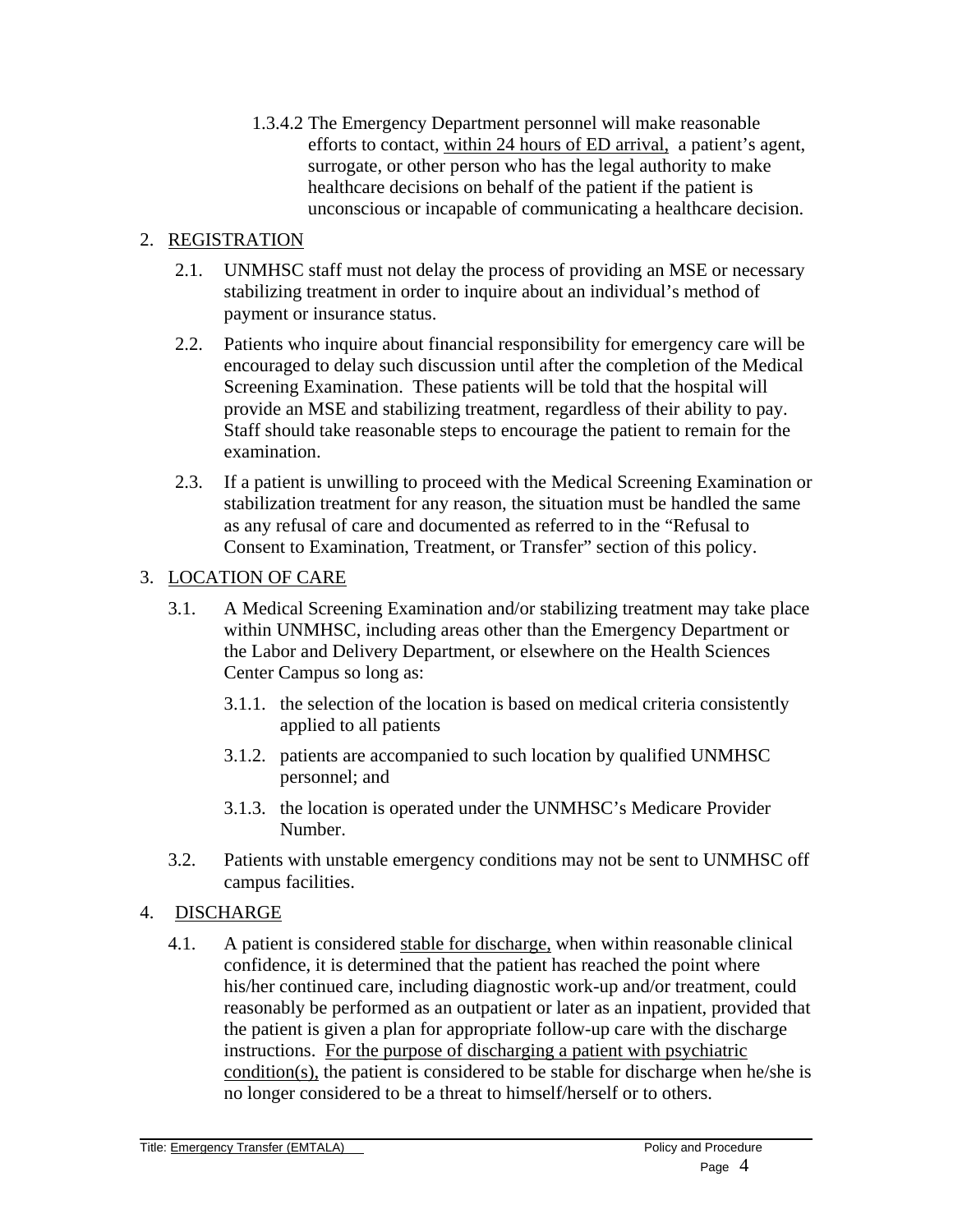- 4.2. Individuals who do not have an emergency medical condition who are "stable for discharge" or individuals with an emergency medical condition which has been stabilized may only be discharged from a department under the following conditions:
	- 4.2.1. An adequate medical screening examination has been documented, including all interventions;
	- 4.2.2. The physician signed the appropriate section of the patient's medical record;
	- 4.2.3. An evaluation was performed immediately prior to discharge;
	- 4.2.4. The patient received adequate written instructions/teachings regarding his/her condition.
	- 4.2.5. All pertinent information has been entered in the Central Log.

# 5. TRANSFER OF CARE OUTSIDE THE HEALTH SCIENCES CENTER

- 5.1. A patient is stable for transfer from one hospital to a second hospital if the treating physician determined, within reasonable clinical confidence that the patient is expected to leave the hospital and be received at the second facility, with no material deterioration in his/her medical condition; and the treating physician reasonably believes the receiving facility has the capability to manage the patient's medical condition and any reasonably foreseeable complication of that condition. In the case of a patient who is suffering from psychiatric condition(s), the patient is considered to be stable for transfer when he/she is protected and prevented from injuring himself/herself or others.
- 5.2. UNSTABLE PATIENTS: An individual with an emergency medical condition which has not been stabilized may only be transferred for medical reasons or if the individual makes an informed request for a transfer:
	- 5.2.1. For Medical Reasons with Physician Certification: If the treating physician certifies in writing on the "Transfer Summary Form" that, based on the reasonable risks and benefits to the patient, and based on the information available at the time of patient's transfer, the medical benefits reasonably expected from the provision of appropriate medical treatment at another facility outweigh the increased risks to the patient, and, if pregnant, the patient's unborn child from effecting the transfer. In the event an on-call or other physician has become involved in the care of the patient to the extent that he/she has assumed substantial responsibility for that patient, the physician shall also certify that the medical benefits outweigh the risks, and shall document such certification in the patient's medical record.
	- 5.2.2. Informal request: The individual or a representative acting on the individual's behalf is first fully informed of the risks and benefits of the transfer. The transfer may then occur provided the individual or LRP: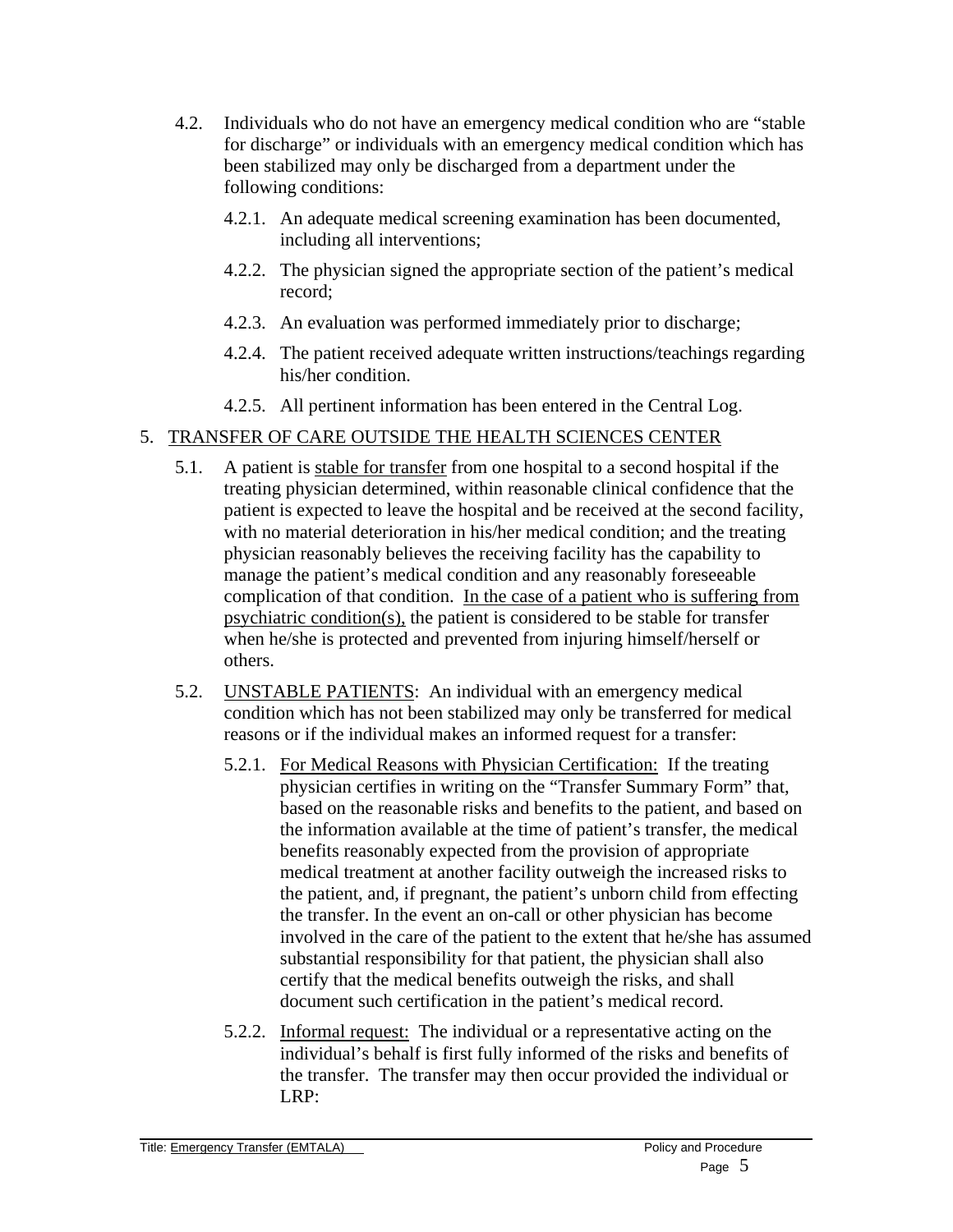- 5.2.2.1. Makes a request for the transfer; and
- 5.2.2.2. Acknowledges the request and his/her awareness of the risks and benefits of the transfer in writing on the "Transfer Summary Form."
- 5.3. STABLE PATIENTS: Individuals with an emergency medical condition which has been stabilized may be transferred to another facility under one of the following conditions:
	- 5.3.1. Transfer for Medical Reasons: If the treating physician recommends the transfer based on medical benefits and the individual provides informed consent to the transfer, the transfer may then occur if the patient or LRP consents to the transfer and acknowledges the reasons for the transfer on the "Transfer Summary Form."
	- 5.3.2. Informed request for transfers: The individual requests a transfer for non-medical reasons after first being fully informed of the risks and alternatives to such a transfer. The transfer may then occur provided the individual or LRP:
		- 5.3.2.1. Makes a request for the transfer and
		- 5.3.2.2. Acknowledges the request and his/her awareness of the risks and benefits of the transfer in writing on the "Transfer Summary Form."
		- 5.3.2.3. The treating physician who is responsible for the individual's care must declare that the patient is stable for transfer on the patient's "Transfer Summary Form."

### 5.4. PHYSICIAN CERTIFICATION

- 5.4.1. Physician certification is required for all transfers. This certification is required from the treating physician ordering the transfer and prior to the patient's transfer, noting that based on the information available at the time of transfer, the medical benefits reasonable expected from the provision of appropriate medical treatment at another medical facility outweigh the increased risks to the individual and, in the case of a woman in labor, to the unborn child, from effecting the transfer. The certification shall include a summary of the risks and benefits upon which the certification is based and the reason(s) for the transfer.
- 5.4.2. If the treating physician is not physically present at the time of transfer, another physician can sign the certification as long as that physician is in agreement with the certification and the treating physician subsequently, countersigns the certification.

### 5.5. MEDICAL RECORDS

Medical records, laboratory and diagnostic reports, along with consultation notes, if applicable, must accompany all patients transferred. Reports that are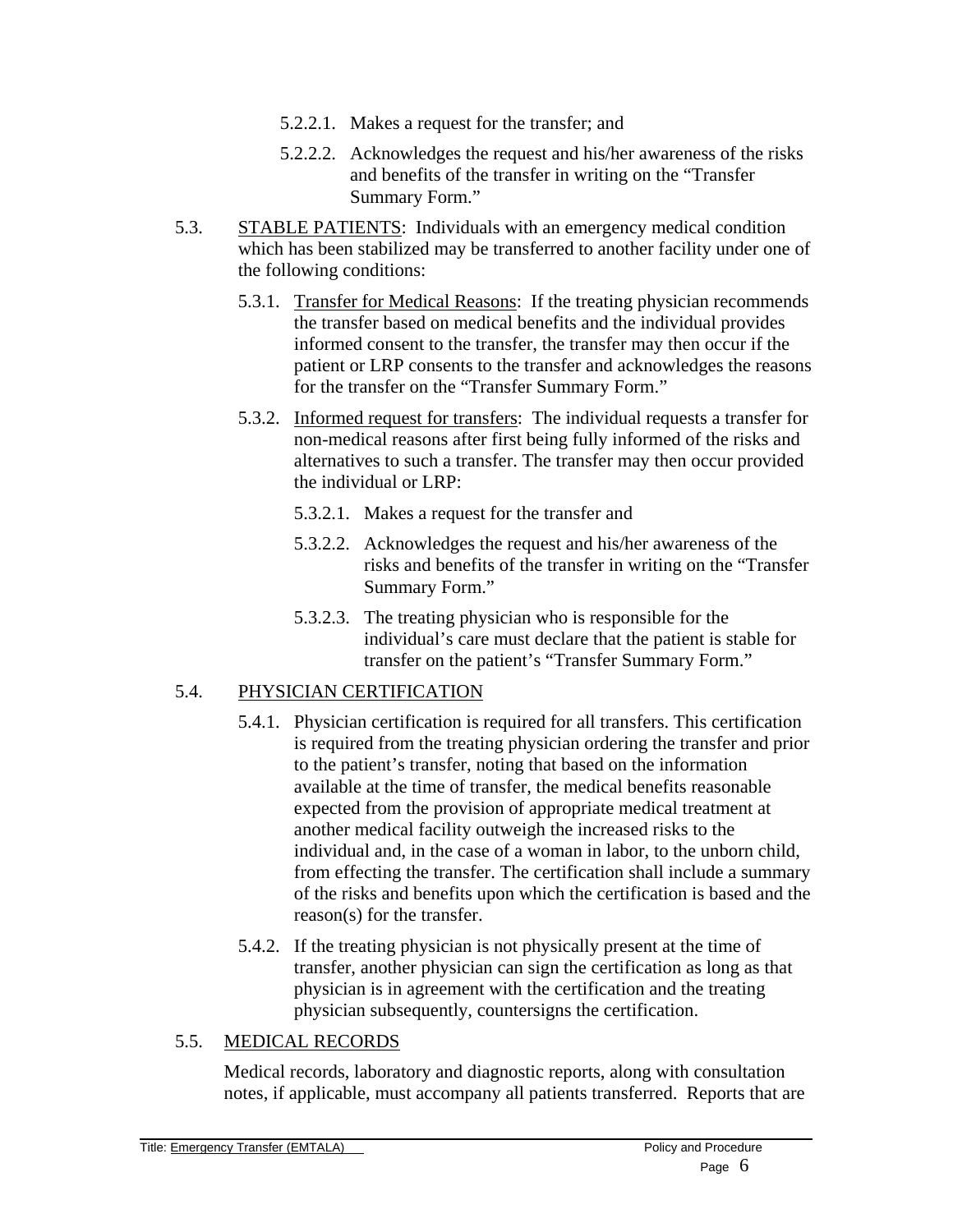not yet available at the time of transfer must be faxed to the recipient hospital as soon as they become available.

- 5.6. TRANSPORT BY QUALIFIED PERSONNEL
	- 5.6.1. All transfers will be carried out through qualified medical personnel and equipment, as determined by the ED or L&D physician, including the use of necessary and medically appropriate life support measures during the transfer.
	- 5.6.2. The mode of transportation will be documented on the "Transfer Summary Form."

### 6. REFUSAL TO CONSENT TO EXAMINATION, TREATMENT OR TRANSFER

- 6.1. A patient retains the right to refuse necessary stabilizing treatment and further medical examination, as well as a transfer to another facility. UNMHSC will not transfer any patient with an unstabilized emergency medical condition (includes a pregnant patient having contractions, a patient in severe pain, a psychiatric disturbance or symptoms of substance abuse) unless the patient so requests and UNMHSC staff does all of the following:
	- 6.1.1. Offers the patient further medical examination and treatment within the staff and facilities available to UNMHSC as may be required to identify and stabilized an emergency medical condition;
	- 6.1.2. Informs the patient of the risks and benefits of such examination and treatment, and of the risks and benefits of withdrawal prior to receiving such examination and treatment;
	- 6.1.3. Takes all reasonable steps to secure the patient's written informed refusal for such examination and treatment; and
	- 6.1.4. Documents the above actions in the central log and medical record along with a description of the examination, treatment, or both, if applicable, that was refused.
- 6.2. Patients who leave the UNMHSC without notifying hospital clinical staff shall be appropriately noted in the medical record, if any, and the central log. The documentation must reflect that the patient had been at the hospital and the time the patient was discovered to have left the premises. Triage notes and additional records must be retained.

### 7. ACCEPTANCE OF TRANSFERS FROM OTHER FACILITIES

UNMHSC will accept an appropriate transfer of a patient with an emergency medical condition if either:

- 7.1. The patient requests transfer to UNMHSC and we have capability and capacity or
- 7.2. UNMHSC has specialized capabilities the requesting facility does not have; and UNMHSC has the capacity to treat the individual.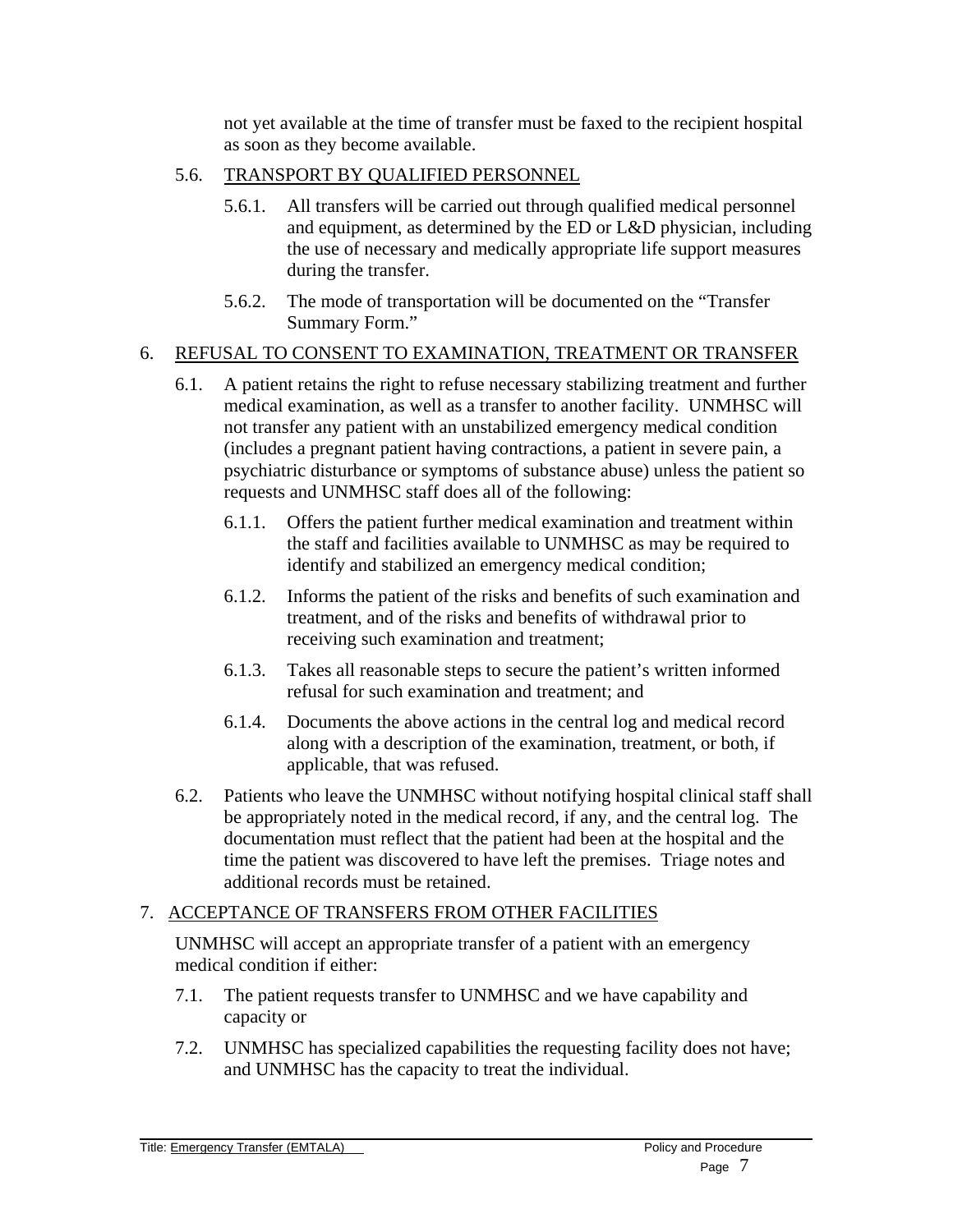### 8. SIGNS

UNMHSC will post signs in conspicuous locations likely to be noticed by all individuals entering the Emergency Department, Labor and Delivery areas, and other areas where patients are screened.

#### 9. CENTRALIZED LOG

- 9.1. All UNMHSC departments/facilities where a patient presents for emergency services or receives an MSE, including the Emergency Department and Labor and Delivery, shall maintain logs that identify the patients who have presented for such services.
- 9.2. Updated logs from individual departments shall be available for quick retrieval by Hospital Administration and Risk Management in the event of an EMTALA survey.
- 9.3. The log shall include the patient's name, date, time, diagnosis, disposition and indicate whether the patient:
	- 9.3.1. Refused treatment
	- 9.3.2. Was refused treatment
	- 9.3.3. Was transferred
	- 9.3.4. Was admitted and transferred
	- 9.3.5. Was stabilized and transferred
	- 9.3.6. Was discharged
- 9.4. The log and physician on-call lists shall be maintained for 10 years in accordance with UNMHSC's policy on retention of medical records.

#### 10. ON-CALL RESPONSE

- 10.1. UNMHSC shall maintain a list of physicians who are on-call to come to the Medical Center to consult or provide treatment necessary to stabilize a patient with an emergency medical condition. The on-call physician must respond, examine, and treat emergency patients in a timely manner, without inquiry or regard to the patient's ability to pay.
- 10.2. The notification of an on-call physician shall be documented. On-call physician refusals shall be documented as set forth in section IV-12 of this policy ("Reporting Requirements").
- 11. DISPUTES

UNMHSC Hospital Administration should be contracted in the event of any concern over emergency services to a patient, or a dispute with another hospital regarding a patient transfer or a concern about the Health Sciences Center's compliance with EMTALA. The Hospital Risk Manager will notify and work with Clinical Operations, Clinical Affairs, and HSC Legal Counsel to resolve the issues identified.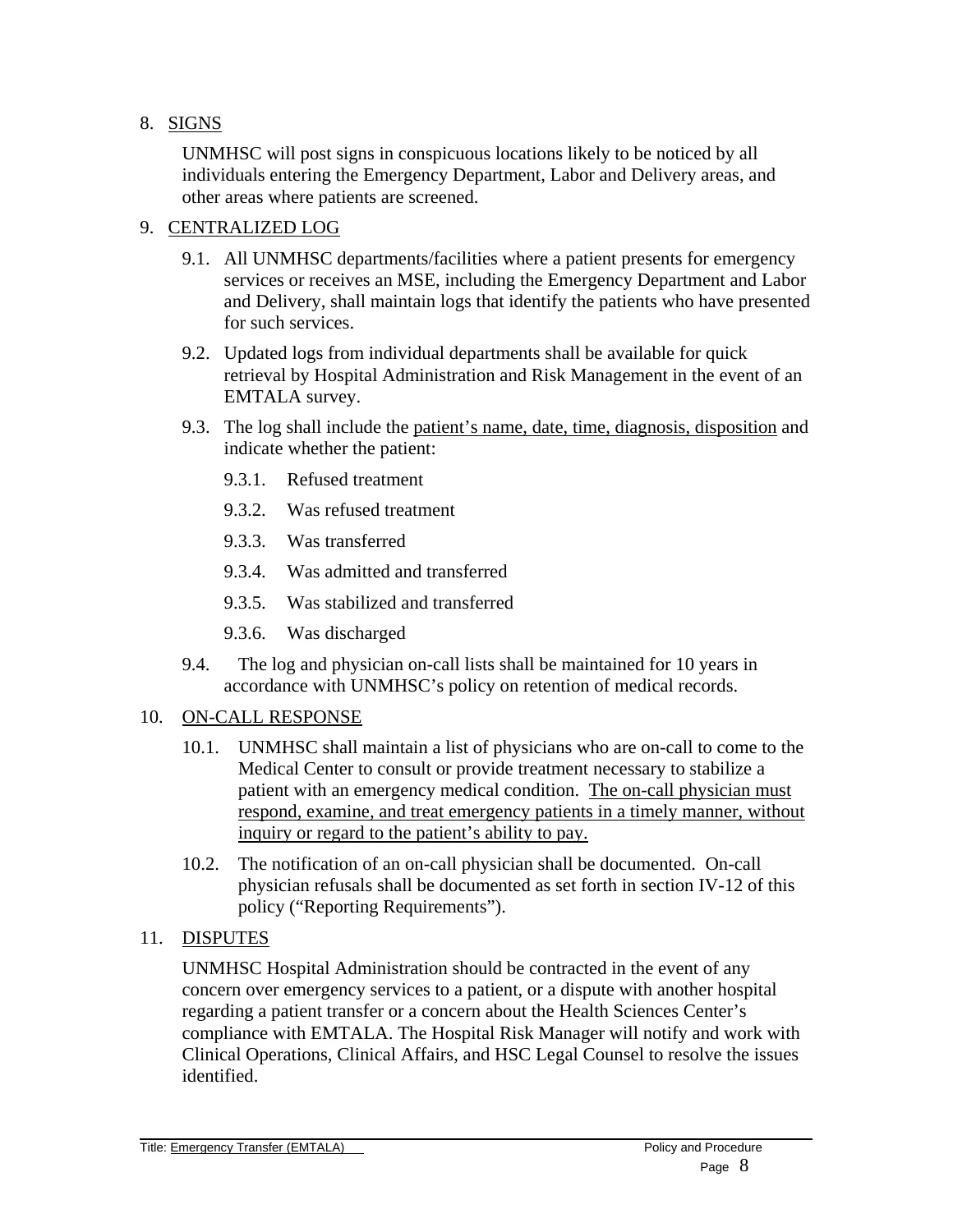#### 12. REPORTING REQUIREMENTS

- 12.1. UNMHSC is required by law to report to the Centers for Medicare & Medicaid Services(CMS a.k.a. HCFA) within 72 hours in cases where the Health Sciences Center has reason to believe it may have received an individual who is suffering from an emergency medical condition which has not been stabilized in compliance with the EMTALA transfer requirements, i.e., the transferring hospital failing to do any of the following:
	- 12.1.1. providing treatment within its capacity to minimize the risks of the transfer;
	- 12.1.2. contacting UNMHSC and confirming that it has the capacity to treat the patient and accepts the patient;
	- 12.1.3. transporting the patient by qualified personnel; or
	- 12.1.4. sending a copy of the patient's medical records with the patient being transferred.
- 12.2. A UNMHSC staff member becomes aware of an inappropriate transfer of an unstable patient with an emergency medical condition must notify the Hospital Risk Manager, who will notify and work with HSC Legal Counsel and Clinical Affairs to determine whether to report the suspected violation to the appropriate federal or state survey agency as required.
- 12.3. Violations by On-Call Physicians: On-call physicians who fail or refuse to come to the hospital as required to evaluate or stabilize an individual in the Emergency/Labor and Delivery Department will be reported to the receiving hospital on the "Transfer Summary Form," in addition to concurrent notification of Hospital Administration.

#### **DEFINITIONS**

- 1. **Campus** means the physical area immediately adjacent to the UNMHSC, other areas and structures that are not strictly contiguous to the Health Sciences Center but are located within 250 yards of UNMHSC.
- 2. **Capability** of the Health Sciences Center means the physical space, equipment, supplies and services that the Health Sciences Center provides to the public, including, for example, Surgery, Psychiatry, Obstetrics, Intensive Care and Pediatrics.
- 3. **Capacity** means the ability of the Health Sciences Center to accommodate the individual requesting examination or treatment of the transferred individual. Capacity encompasses such things as numbers and availability of qualified staff, beds and equipment and the hospital's past practices of accommodating additional patients in excess of its occupancy limits.
- 4. **Comes to the Emergency Department/hospital** means, with respect to an individual requesting examination or treatment that the individual is on the main UNMHSC building.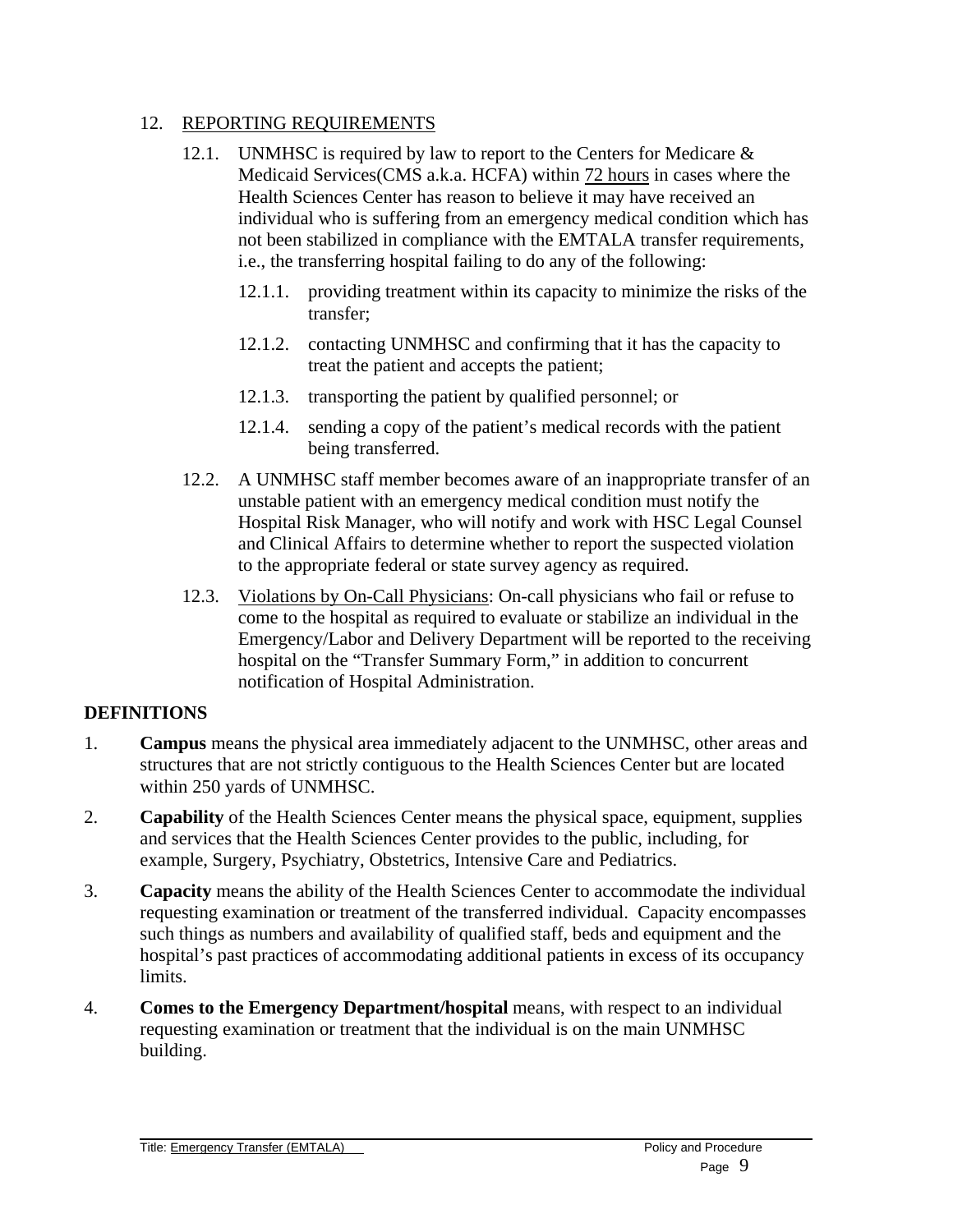For purpose of this policy, **"property"** means the entire main UNMHSC "campus" as defined above, including the parking lot, sidewalk and driveway, as well as any facility or organization that is located off the main UNMHSC campus functioning under UNMHSC Medicare Provider Number.

An individual in a nonhospital-owned ambulance on hospital property is considered to have come to the hospital's emergency department. An individual in a nonhospitalowned ambulance off hospital property is not considered to have come to the hospital's emergency department even if a member of the ambulance staff contacts the hospital by telephone or telemetry communications and informs the hospital that they want to transport the individual to the hospital for examination and treatment. In these situation, the hospital may deny access if it is in "diversionary status", that is, it does not have the staff or facilities to accept any additional emergency patients. If, however, the ambulance staff disregards the hospital's instructions and transports the individual on to hospital property, the individual is considered to have come to the emergency department.

- 5. **Department** of Hospital means a facility or organization or a physician office that is either created by, or acquired by, UNMHSC for the purpose of furnishing health care services under the name, ownership, and financial and administrative control and license (Medicare Provider Number) of UNMHSC and is on or off campus.
- 6. **Emergency Medical Condition** refers to both labor and non-labor related emergency medical condition:
	- 6.1. **Labor** means the process of childbirth beginning with the latent or early phase of labor and continuing through the delivery of the placenta. A pregnant woman who is having contractions is in labor unless a physician or other qualified individual certifies that, after a reasonable time of observation, the woman is in false labor. A labor related emergency medical condition exists:
		- 6.1.1. When there is inadequate time to effect a safe transfer to another hospital before delivery, or
		- 6.1.2. When transfer may pose a threat to the health or safety of the woman or the unborn child.
	- 6.2. **Non-labor** related emergency medical condition means:
		- 6.2.1. A medical condition manifesting itself by **acute symptoms of sufficient severity (including severe pain) such that the absence of immediate medical attention could reasonably be expected to result in:**
			- 6.2.1.1. Placing the health of the individual (or, with respect to a pregnant woman, the health of the woman or her unborn child) in serious jeopardy,
			- 6.2.1.2. Serious impairment of bodily functions, or
			- 6.2.1.3. Serious dysfunction of any bodily organ or part.
		- 6.2.2. **Psychiatric or substance abuse emergencies**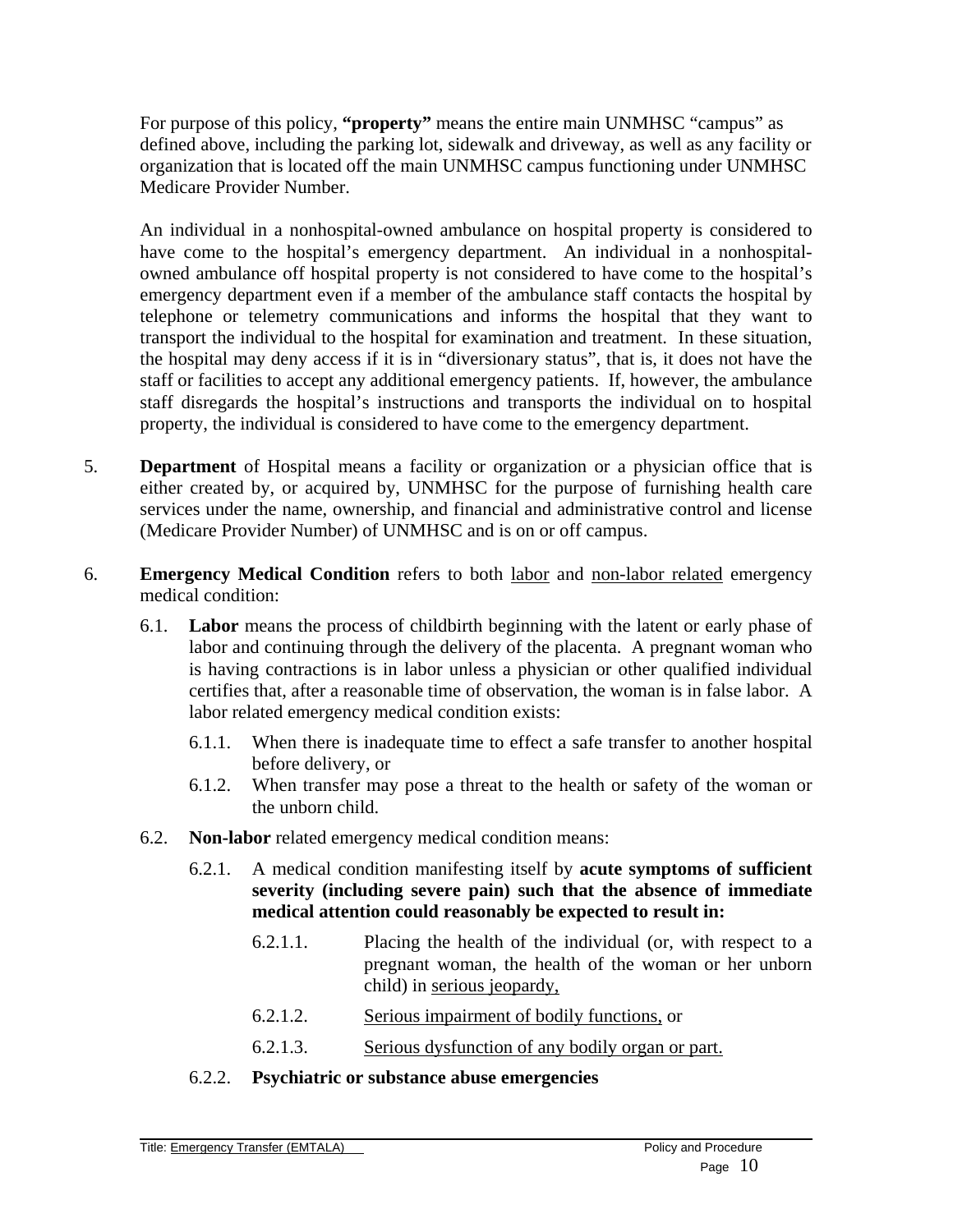- 7. **Emergency Medical Treatment and Active Labor Act ("EMTALA")** refers to Sections 1866 and 1867 of the Social Security Act, 42 U.S.C. Section 1395dd, which obligates hospitals to provide medical screening, treatment and transfer of individuals with emergency medical conditions or women in labor regardless of ability to pay. It is also referred to as the "anti-dumping" statute and COBRA.
- 8. **Labor** means the process of childbirth beginning with the latent or early phase of labor and continuing through the delivery of the placenta. A woman is in true labor unless a physician certifies that, after a reasonable period of observation, the woman is in false labor.
- 9. **Legally Responsible Person, (LRP)** means:
	- 9.1. A parent or guardian of a minor;
	- 9.2. An attorney-in-fact appointed by the patient pursuant to a valid Durable Power of Attorney for Health Care if the individual lacks decision-making capacity;
	- 9.3. A guardian appointed by Court Order with medical decision-making capacity for an incompetent adult;
	- 9.4. A person appointed by a court order authorizing treatment;
	- 9.5. If none of the foregoing are available, a surrogate decision maker (Uniform Healthcare Decisions Act, NMSA § 24-7A-1 et.seg., (1995, as amended))
- 10. **Health Sciences Center** see "Campus"
- 11. **Medical Screening Examination, (MSE),** is the process required to reach, with reasonable clinical confidence, the point at which it can be determined whether or not an emergency medical condition exists or a woman is in labor. The scope of an MSE must be tailored to the presenting complaint and the medical history of the patient. The process may range from a simple examination (such as a brief history and physical) to a complex examination that may include laboratory tests, MRI or diagnostic imaging, lumbar punctures, other diagnostic tests and procedures and the use of on-call physician specialists. Such screening must be done within UNMHSC's capability and available personnel, including on-call physicians. The MSE is an ongoing process and the medical records must reflect continued monitoring based on the patient's needs and must continue until the patient is either stabilized or appropriately transferred. **Only physicians, in-house or on-call physicians and house staff are allowed to perform an MSE at UNMHSC. A triage is NOT synonymous with a Medical Screening Examination.**
- 12. **On-Call List** refers to the list that UNMHSC maintains that defines those physicians who are "on-call" for duty after the initial Medical Screening Examination to provide further evaluation and/or treatment necessary to stabilize an individual with an emergency medical condition. The purpose of the on-call list is to ensure that the Emergency Department is prospectively aware of which physicians, including specialists and sub-specialists, are available to provide treatment necessary to stabilize individuals with emergency medical conditions. (NOTE: EMTALA mandates that if a hospital offers a service to the public, the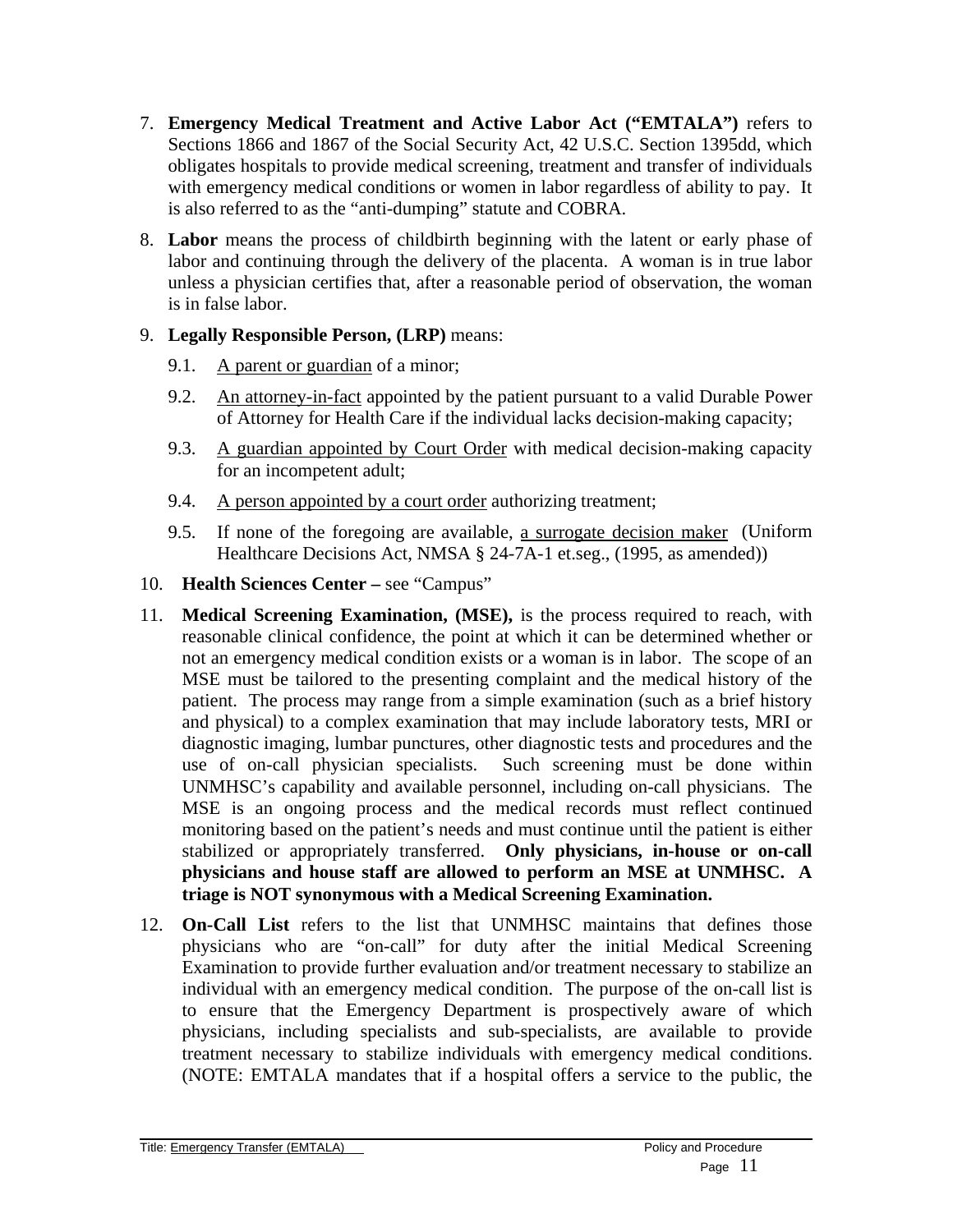service should be available through on-call coverage of the Emergency Department.)

- 13. **Physician Certification** refers to a written certification by the treating physician ordering the transfer and prior to the patient's transfer, that based on the information available at the time of transfer, the medical benefits reasonable expected from the provision of appropriate medical treatment at another medical facility outweigh the increased risks to the individual and, in the case of a woman in labor, to the unborn child, from effecting the transfer. The certification shall include a summary of the risks and benefits upon which the certification is based and the reason(s) for the transfer.
- 14. **Signage** refers to the Hospital requirement to post signs conspicuously in any emergency department or in a place or places likely to be noticed by all individuals entering the emergency department as well as those individuals waiting for examination and treatment in areas other than the traditional emergency department, (*e.g.,* outpatient departments, on-campus hospital-based entities, labor and delivery, waiting room, admitting area, entrance and treatment areas), informing the patients of their rights under Federal law with respect to examination and treatment for emergency medical conditions and women in labor. The sign must also state whether or not the hospital participates in the State's Medicaid program.
- 15. **Stabilized** with respect to an emergency medical condition means that no material deterioration of the condition is likely within reasonable medical probability, to result from or occur during the transfer of the individual from the facility or in the case of a woman in labor, that the woman delivered the child and the placenta. A patient will be deemed stabilized if the treating physician of the individual with an emergency medical condition has determined, within reasonable clinical confidence, that the emergency medical condition has been resolved, or if the treating physician determines that the patient is "stable for transfer" or "stable for discharge". Stabilization does not require the final resolution of the emergency medical condition.
- 16. **To stabilize** means, with respect to an emergency medical condition to either provide such medical treatment of the condition as may be necessary to assure, within reasonable medical probability, that no material deterioration of the condition is likely to result from or occur during the transfer of the individual from a facility or, in the case of a woman in labor, that the woman has delivered the child and the placenta.
- 17. **Stable for Discharge:** A patient is considered stable for discharge when, within reasonable clinical confidence, it is determined that the patient has reached to point where his/her continued care, including diagnostic work-up and/or treatment, could reasonably be performed as an outpatient or later as an inpatient, provided the patient is given a plan for appropriate follow-up care with the discharge instructions. For the purpose of discharging a patient with psychiatric condition(s), the patient is considered to be stable for discharge when he/she is no longer considered to be a threat to himself/herself or others.